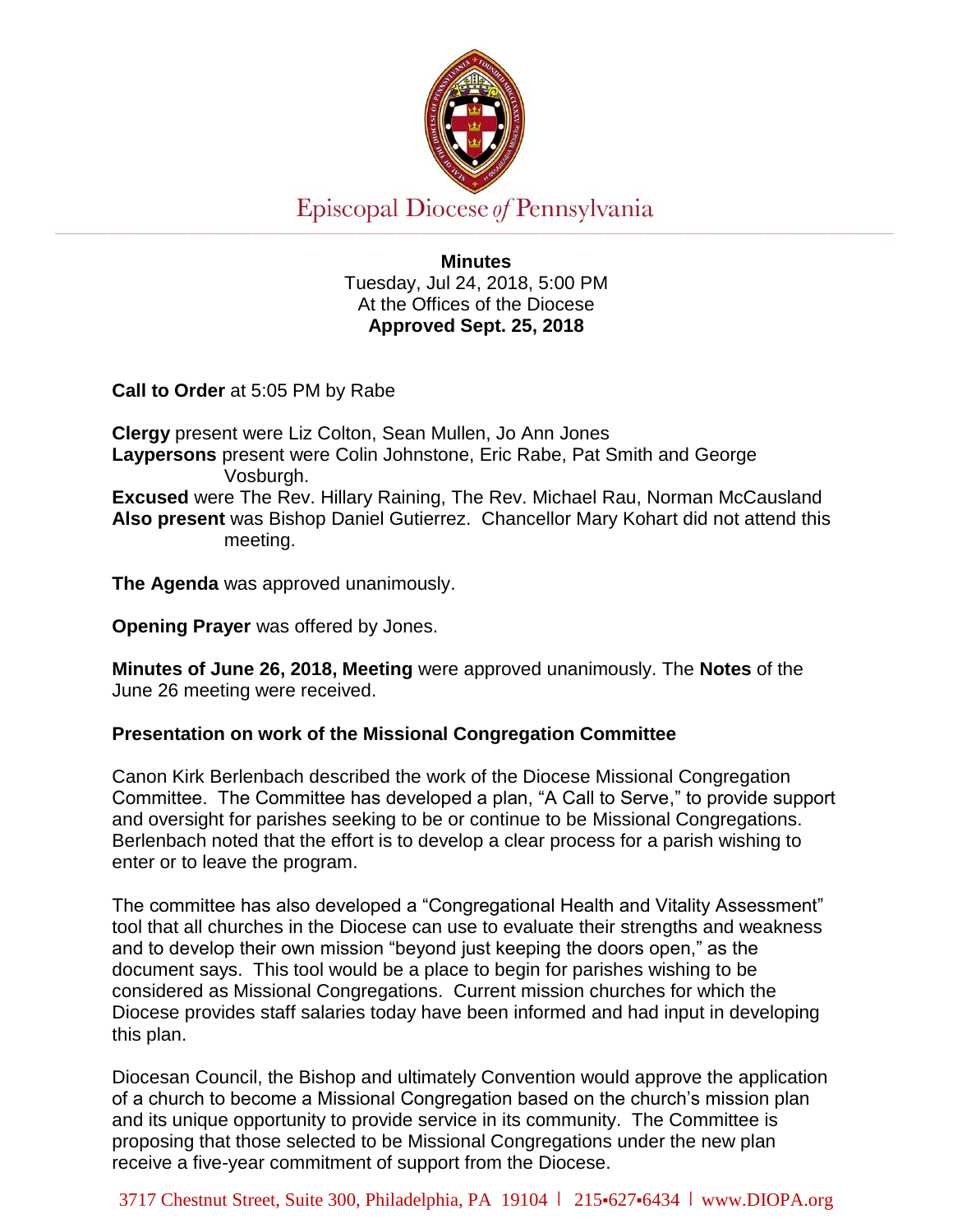Berlenbach noted that there will be an open presentation of this plan at a meeting on Aug. 8, 2018. The plan will then go to Diocesan Council for approval, and finally it will be presented to Convention in November.

Standing Committee and the Bishop thanked Canon Berlenbach and the Committee for their work.

**Diocesan Staff Reports –** The reports were received with several comments. Colton noted that the staff report should show that Rev. Carol Anthony retired from her position at St. Gabriel's rather than resigned as stated in the report. Johnstone noted that Michelle Bullock has already been presented to Standing Committee for ordination although the report says she will be presented in the fall. The Bishop reported that he has deferred action on her ordination while she takes additional training. Bullock will be presented again in the fall.

**Executive Committee Report --** Rabe met briefly with the Bishop the afternoon of July 24 while McCausland, Raining are traveling. Their discussion focused on agenda items for the Standing Committee meeting.

#### **Bishop's Report**

The Bishop has just returned from The Episcopal Church General Convention and thanked Jones, Raining Vosburgh and all others for their support and attendance at the convention. The Bishop served as vice chair of the Social Justice Committee where the issue of Israeli-Palestinian relations occupied much discussion time. The Bishop also took the opportunity to meet and recruit priests to the Diocese of Pennsylvania.

No new chair has yet been named for the Diocese Commission on Ministry, but the Bishop believes that the COM will name a new chair shortly.

#### **Chancellor's Report** – No report.

#### **Finance Committee Referrals**

The Finance Committee has made two recommendations with regard to some \$1.4 million deposited at The Church Foundation but that has not been distributing income to the Diocesan budget. At the June meeting, Standing Committee directed that these funds be transferred to a single account, "Diocesan Funds Under Review" at TCF. Treasurer Pope attended for this portion of the meeting to answer questions about the proposals.

**A Resolution** was made and seconded (Rabe/Smith) that The Church Foundation be directed to distribute income from deposits in the Diocesan Funds Under Review at the current Church Foundation rate to investment income of the Diocesan budget. The distribution will be retroactive to Jan. 1, 2018. The Finance Committee has recommended approval and the Chancellor confirms that the action is within Standing Committee's authority. **Approved unanimously.** 

**A Resolution** was made and seconded (Rabe/Smith) that funds from the Diocesan Funds Under Review account fund the deficit in the proposed 2019 Diocesan budget.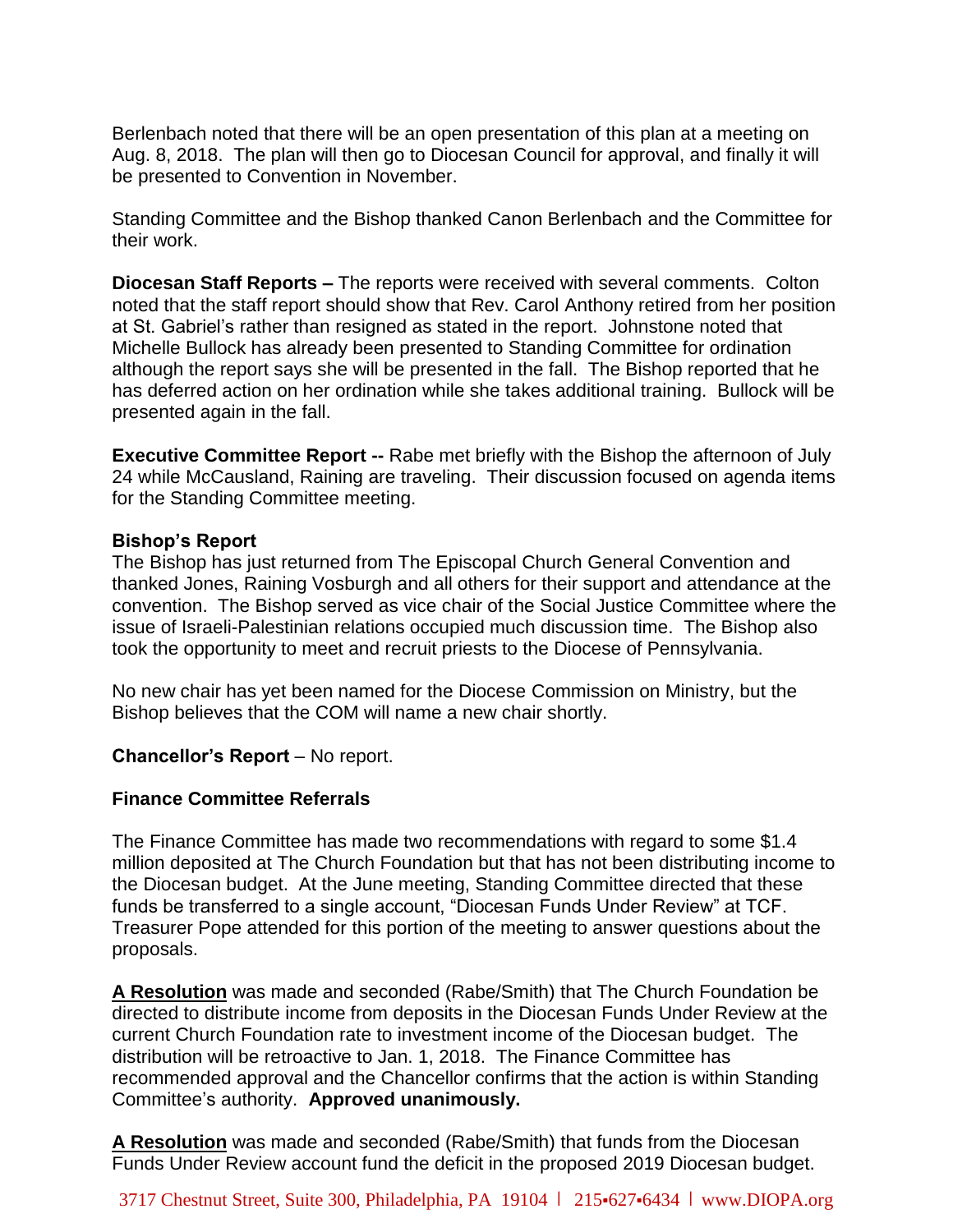That deficit is expected to be some \$850,000. The Finance Committee has recommended approval and the Chancellor confirms that the action is within Standing Committee's authority. **Approved unanimously.** 

**A Resolution** was made and seconded (Smith/Jones) that Standing Committee approves the request of the Bishop that \$70,500 of his compensation be designated as a housing allowance. **Approved unanimously.** 

**Communications - None**

**Old Business - None**

**New Business - None**

#### **Diocesan Commission/Committee Reports** (as necessary)

Finance – The Finance Committee has appointed the final two members of the Committee to Study Diocese Office Space. They are Finance Chair **Dana Hall and The Rev. Matthew Dayton-Welch**

Incorporation – Smith reported that the Committee recommends incorporating the Diocese which is now an association. Draft Canon changes are being circulated.

The Committee expects to present these changes to Convention this November. There was a wide discussion of the impact of the changes on the authority of Standing Committee particularly regarding property matters. The Committee hopes that a formal presentation of the plan for incorporation can be made in the next month or two. It was noted that the plan must be filed 90 days before Convention and the Canons Committee must consider the plan in August.

Congregational Life and Development Team – Jones reported that the team has not met in the last month, however, support to churches is being provided via staff resources.

Constitution & Canons – has not met

Commission on Ministry – Vosburgh stressed the urgency of appointing a new chair.

Diocesan Council – no recent meeting

Episcopal Elections – none requested

Bishop's Special Budget Committee – has not met

**Adjournment –** The meeting was adjourned at 6:50 PM by Rabe

## **Closing Prayer – offered by Bishop Gutierrez**

3717 Chestnut Street, Suite 300, Philadelphia, PA 19104 l 215•627•6434 l www.DIOPA.org